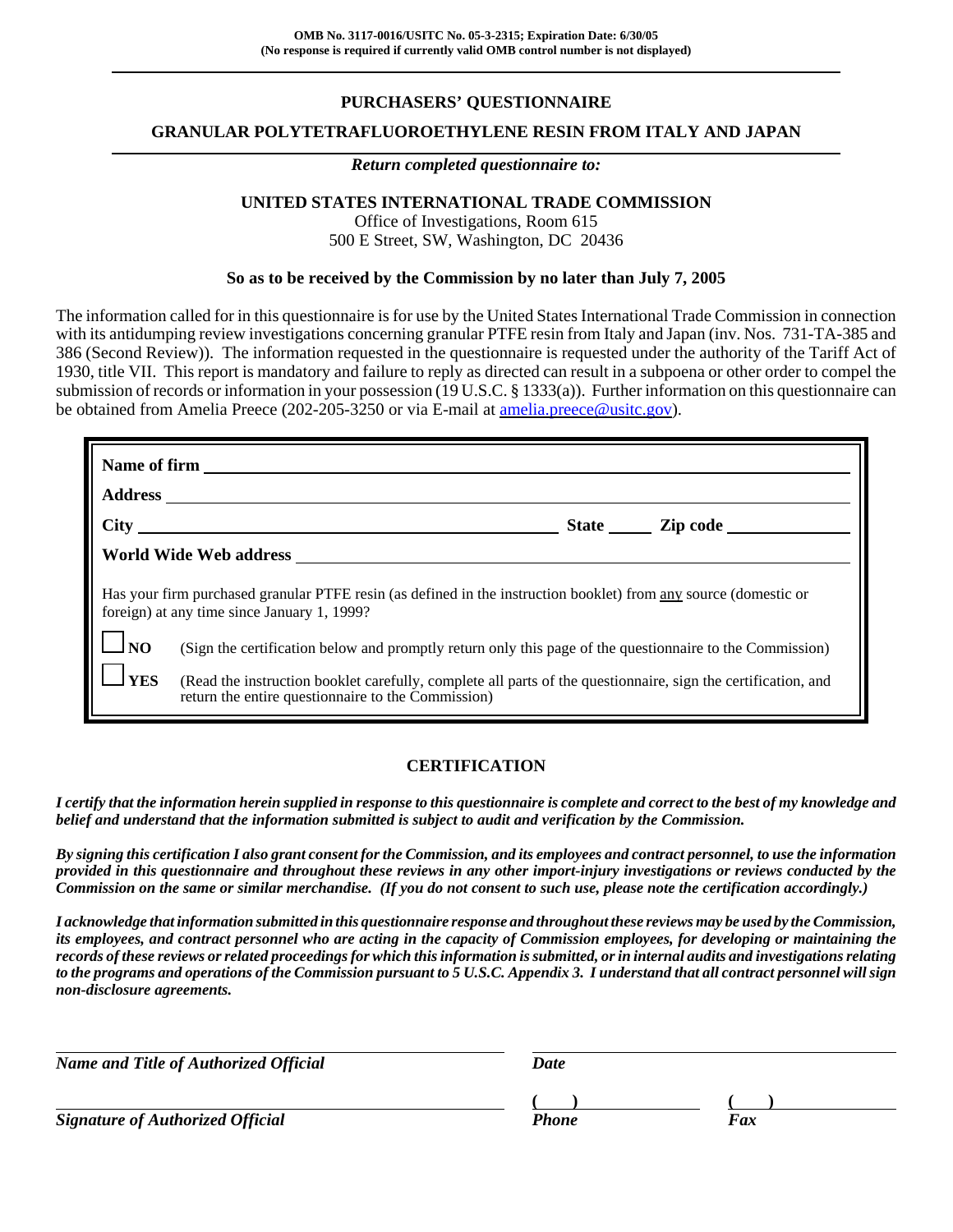The questions in this questionnaire have been reviewed with market participants to ensure that issues of concern are adequately addressed and that data requests are sufficient, meaningful, and as limited as possible. Public reporting burden for this questionnaire is estimated to average 15 hours per response, including the time for reviewing instructions, searching existing data sources, gathering the data needed, and completing and reviewing the questionnaire. Send comments regarding the accuracy of this burden estimate or any other aspect of this collection of information, including suggestions for reducing the burden, to the Office of Investigations, U.S. International Trade Commission, 500 E Street, SW, Washington, DC 20436.

I-1a. Please report below the actual number of hours required and the cost to your firm of preparing the reply to this questionnaire and completing the form.

hours dollars

- I-1b. We are interested in any comments you may have for improving this questionnaire in general or the clarity of specific questions. Please attach such comments to your response or send them to the above address.
- I-2. Provide the name and address of establishment(s) covered by this questionnaire (see pages 3-4 of the instruction booklet for reporting guidelines). If your firm is publicly traded, please specify the stock exchange and trading symbol.

|           | Is your firm owned, in whole or in part, by any other firm?                                                                                                                                                                                                                 |                               |
|-----------|-----------------------------------------------------------------------------------------------------------------------------------------------------------------------------------------------------------------------------------------------------------------------------|-------------------------------|
| $\Box$ No | $\Box$ Yes--List the following information.                                                                                                                                                                                                                                 |                               |
| Firm name | Address                                                                                                                                                                                                                                                                     | <b>Extent of</b><br>ownership |
|           |                                                                                                                                                                                                                                                                             |                               |
|           |                                                                                                                                                                                                                                                                             |                               |
|           |                                                                                                                                                                                                                                                                             |                               |
|           | Does your firm have any related firms, either domestic or foreign, which are engaged in<br>importing granular PTFE resin from Italy and Japan into the United States or which are engaged<br>in exporting granular PTFE resin from Italy and/or Japan to the United States? |                               |
| <b>No</b> | $\Box$ Yes--List the following information.                                                                                                                                                                                                                                 |                               |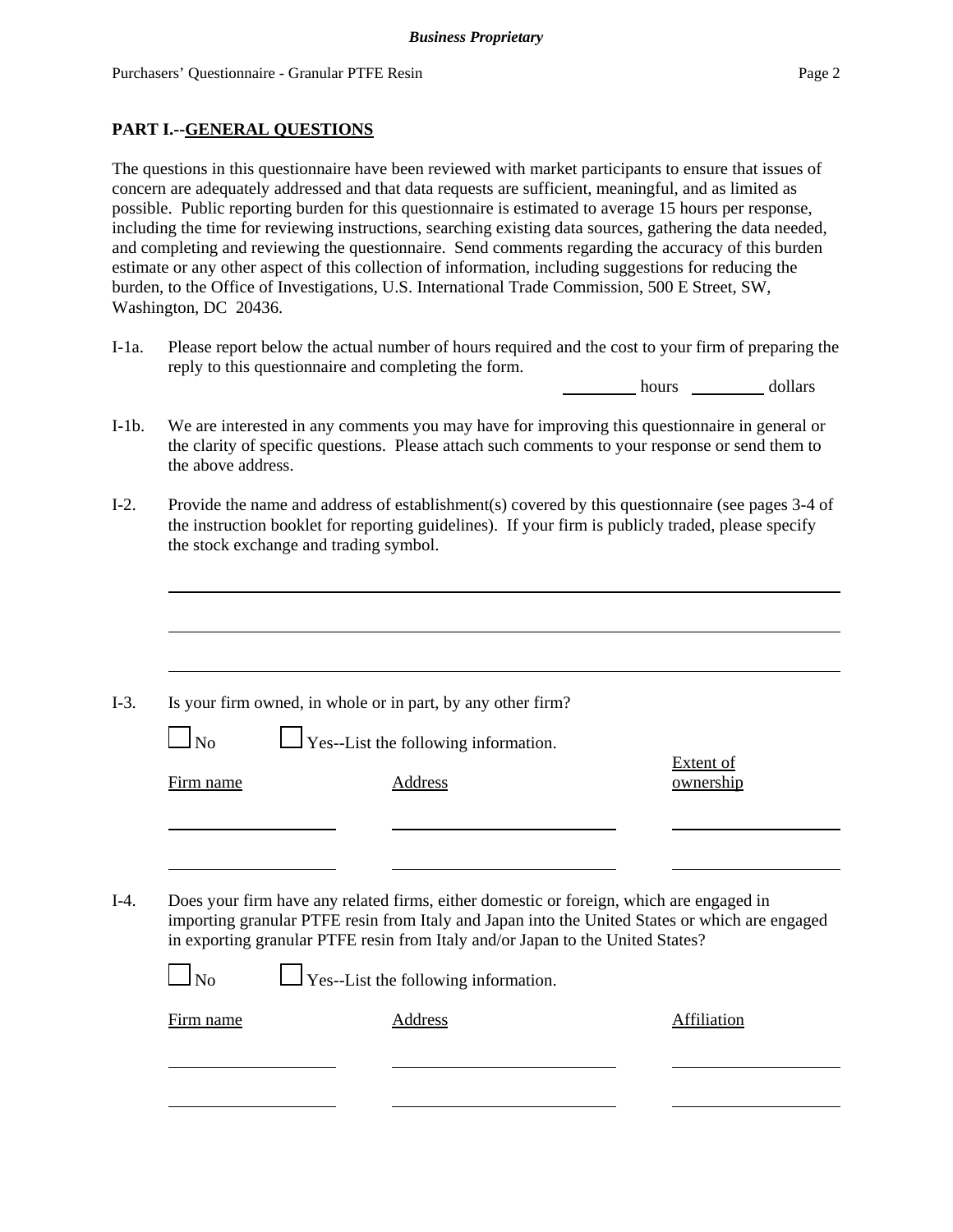### **PART I.--GENERAL QUESTIONS--***Continued*

| $I-5$ . | Does your firm have any related firms, either domestic or foreign, which are engaged in the<br>production of granular PTFE resin? |                                             |  |             |
|---------|-----------------------------------------------------------------------------------------------------------------------------------|---------------------------------------------|--|-------------|
|         | $\overline{\phantom{a}}$ No                                                                                                       | $\Box$ Yes--List the following information. |  |             |
|         | Firm name                                                                                                                         | Address                                     |  | Affiliation |
|         |                                                                                                                                   |                                             |  |             |

I-6. In Part III of this questionnaire we request a copy of your company's business plan. Does your company or any related firm have a business plan or any internal documents that describe, discuss, or analyze expected future market conditions for granular PTFE resin?

 $\Box$  No  $\Box$  Yes--Please provide the requested documents. If you are not providing the requested documents, please explain why not.

### **PART II.--PURCHASES**

II-1. Report, as indicated below, your firm's purchases (either directly or through a sales agent or broker) of granular PTFE resin. Report based on delivery date, not order date.

| (Quantity in 1,000 pounds, value in \$1,000)                       |      |      |      |      |      |      |
|--------------------------------------------------------------------|------|------|------|------|------|------|
| <b>Item</b>                                                        | 1999 | 2000 | 2001 | 2002 | 2003 | 2004 |
| <b>PURCHASES OF PRODUCT PRODUCED IN THE UNITED STATES:</b>         |      |      |      |      |      |      |
| Quantity                                                           |      |      |      |      |      |      |
| Value                                                              |      |      |      |      |      |      |
| <b>PURCHASES OF PRODUCT PRODUCED IN ITALY:</b>                     |      |      |      |      |      |      |
| Quantity                                                           |      |      |      |      |      |      |
| Value                                                              |      |      |      |      |      |      |
| <b>PURCHASES OF PRODUCT PRODUCED IN JAPAN:</b>                     |      |      |      |      |      |      |
| Quantity                                                           |      |      |      |      |      |      |
| Value                                                              |      |      |      |      |      |      |
| PURCHASES OF PRODUCT PRODUCED IN ALL OTHER COUNTRIES: <sup>1</sup> |      |      |      |      |      |      |
| Quantity                                                           |      |      |      |      |      |      |
| Value                                                              |      |      |      |      |      |      |
| <sup>1</sup> Please identify these countries:                      |      |      |      |      |      |      |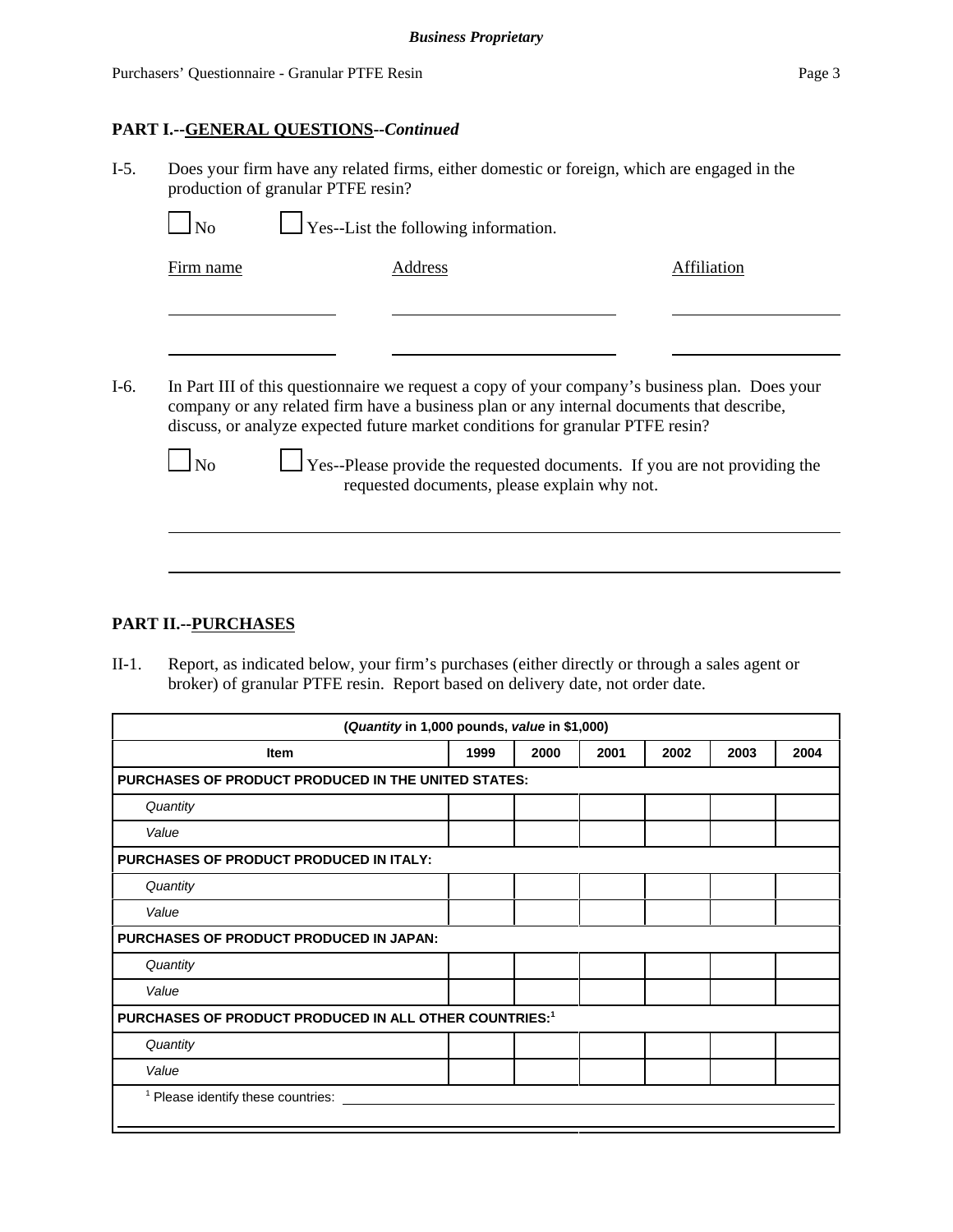### **PART II.--PURCHASES--***Continued*

II-2. If the relative levels of your firm's purchases of granular PTFE resin from different sources (both domestic and foreign) have changed since July 1988 (the year the antidumping duty orders under review became effective), please list the country, state whether the relative share from that country has increased or decreased, and state the reason.

| Country | Increase/decrease | Reason |
|---------|-------------------|--------|
|         |                   |        |
|         |                   |        |
|         |                   |        |

II-3. (a) Did your firm purchase granular PTFE resin from Italy and/or Japan before 1988?

| $\Box$ No--Skip to (c) | $\Box$ Yes |
|------------------------|------------|
|                        |            |

(b) If yes, has your pattern of purchasing granular PTFE resin from Italy and/or Japan changed since 1988?

No, our pattern of purchasing is essentially unchanged.

 $\perp$  Yes, we discontinued purchases from Italy and/or Japan because of the antidumping duty orders.

 $\perp$  Yes, we reduced purchases from Italy and/or Japan because of the antidumping duty orders.

 $\perp$  Yes, but we changed the pattern of purchases from Italy and/or Japan for reasons other than the antidumping duty orders (please explain below).

(c) Has your pattern of purchasing granular PTFE resin from nonsubject foreign sources changed since 1988 (please check all that apply).

We did not purchase from nonsubject foreign sources before or after the antidumping duty orders.

No, our pattern of purchasing is essentially unchanged.

Yes, we increased purchases from nonsubject countries because of the antidumping duty orders.

 Yes, but we changed our pattern of purchases from nonsubject countries for reasons other than the antidumping duty orders (please explain below).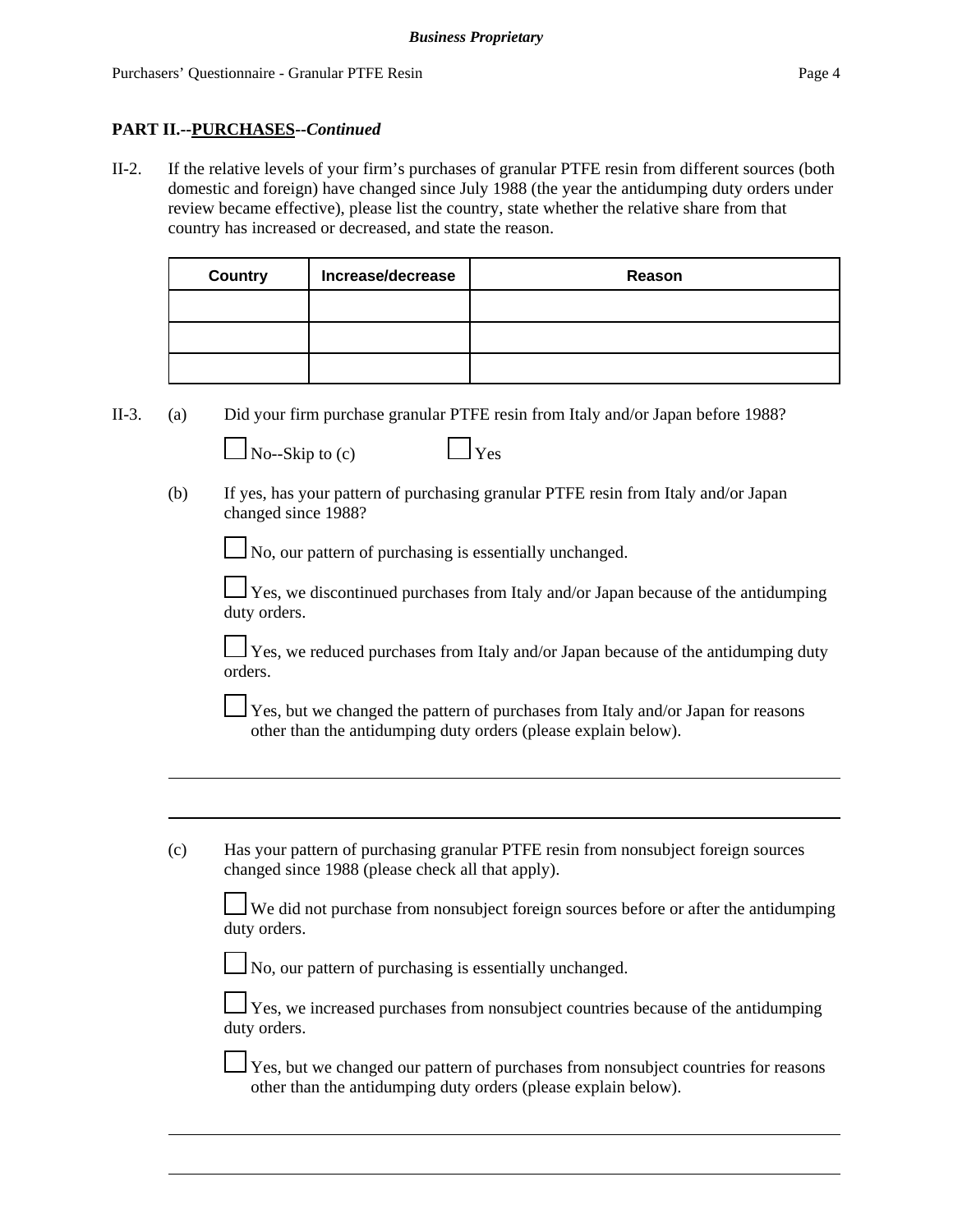III-1. Which of the following best describes your firm as a purchaser of granular PTFE resin (check all that apply, noting the specific end uses if known)?

|        | $\Box$ PROCESSOR (                                                                                                                                    |  |
|--------|-------------------------------------------------------------------------------------------------------------------------------------------------------|--|
|        | $\Box$ DISTRIBUTOR $\Box$                                                                                                                             |  |
|        | $\Box$ END USER $\Box$                                                                                                                                |  |
|        | $\Box$ Other (                                                                                                                                        |  |
| III-2. | (a) If your firm is a distributor or reseller of granular PTFE resin, what are the major types of<br>consumers to which you sell granular PTFE resin? |  |
|        |                                                                                                                                                       |  |

(b) Do you compete for sales to your customers with the manufacturers or importers from which you purchase granular PTFE resin?

III-3. If your firm is an end user of granular PTFE resin, list in order of quantity of granular PTFE resin consumed, the top 3 products for which your firm purchases granular PTFE resin as a component part or input. Please indicate what percentage of the total cost is accounted for by granular PTFE resin.

| <b>Product you produce</b> | <b>Percent of cost accounted for by granular PTFE resin</b> |
|----------------------------|-------------------------------------------------------------|
|                            |                                                             |
|                            |                                                             |
|                            |                                                             |

III-4. If your firm is an end user of PTFE wet raw polymers, list in order of quantity of PTFE wet raw polymers consumed, the top 3 products for which your firm purchases PTFE wet raw polymers as a component part or input. Please indicate what percentage of the total cost is accounted for by PTFE wet raw polymers.

| <b>Product you produce</b> | Percent of cost accounted for by PTFE wet raw polymers |
|----------------------------|--------------------------------------------------------|
|                            |                                                        |
|                            |                                                        |
|                            |                                                        |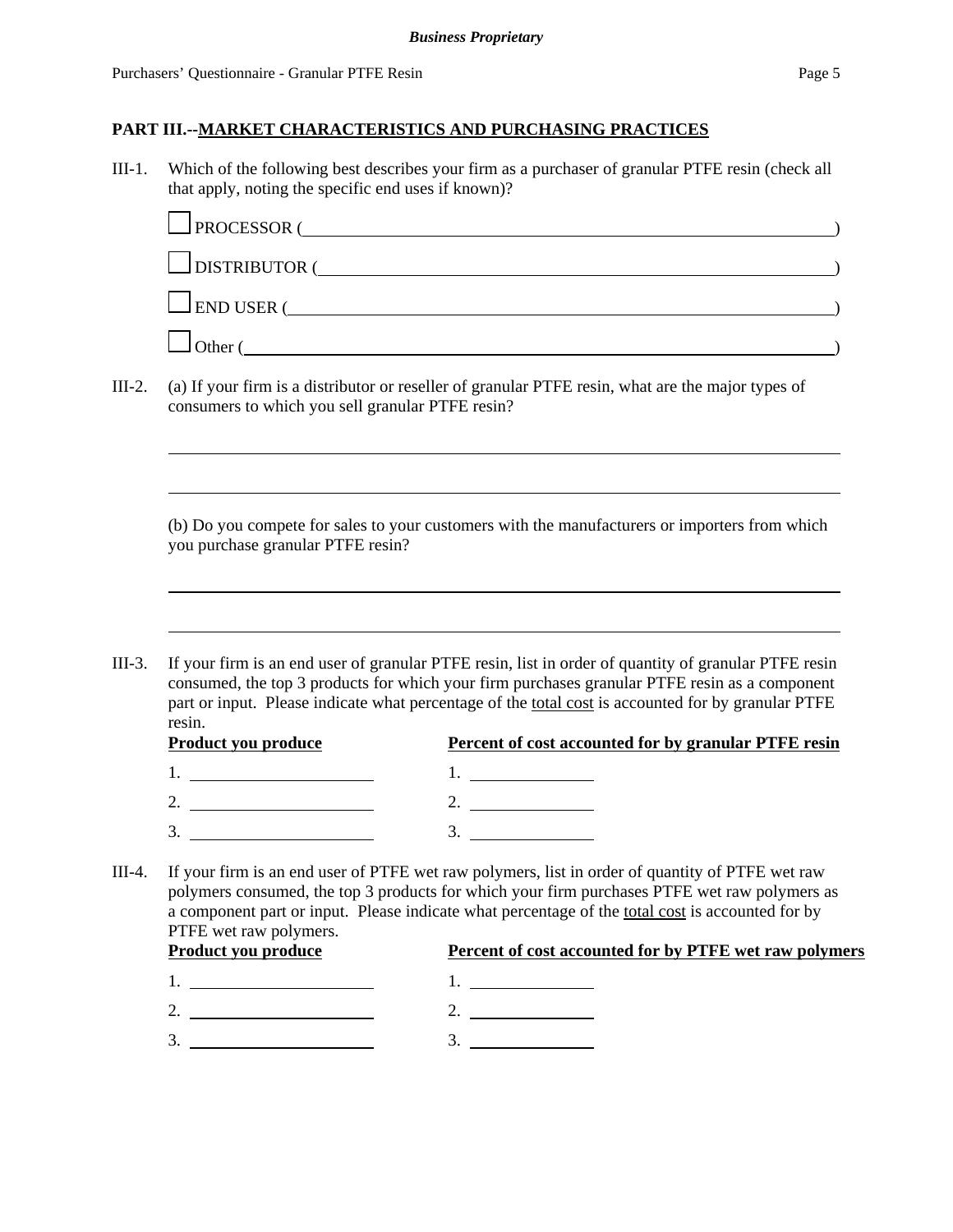| $III-5.$ | (a) If your firm is an end user of granular PTFE resin, has the demand for your firm's final<br>products incorporating granular PTFE resin changed since 1988?                                                              |
|----------|-----------------------------------------------------------------------------------------------------------------------------------------------------------------------------------------------------------------------------|
|          | Unchanged Decreased<br>Increased                                                                                                                                                                                            |
|          | (b) Has this had any effect on your firm's demand for granular PTFE resin?                                                                                                                                                  |
|          |                                                                                                                                                                                                                             |
| III-6.   | Have there been any changes in the end uses of granular PTFE resin since 1988?                                                                                                                                              |
|          | Yes--Discuss the changes, noting the time period in which they occurred.<br>$\Box$ No                                                                                                                                       |
|          |                                                                                                                                                                                                                             |
| $III-7.$ | Do you anticipate any changes in terms of the end uses of granular PTFE resin in the future?                                                                                                                                |
|          | $\Box$ No<br>$\Box$ Yes--Please describe and identify the time period. Provide any<br>underlying assumptions, along with relevant portions of business plans<br>or other supporting documentation, that address this issue. |
|          |                                                                                                                                                                                                                             |
| III-8.   | (a) Please list in order of importance any products that may be substituted for granular PTFE<br>resin.                                                                                                                     |
|          | (1) (2) (3) (3) (3)                                                                                                                                                                                                         |
|          | (b) For each possible substitute product, please give examples of applications and end uses for<br>which they are substitutes.                                                                                              |
|          |                                                                                                                                                                                                                             |
|          | (c) Have changes in the prices of these products affected the price for granular PTFE resin?                                                                                                                                |
|          | Yes-Please explain.<br>$\Box$ No                                                                                                                                                                                            |
|          |                                                                                                                                                                                                                             |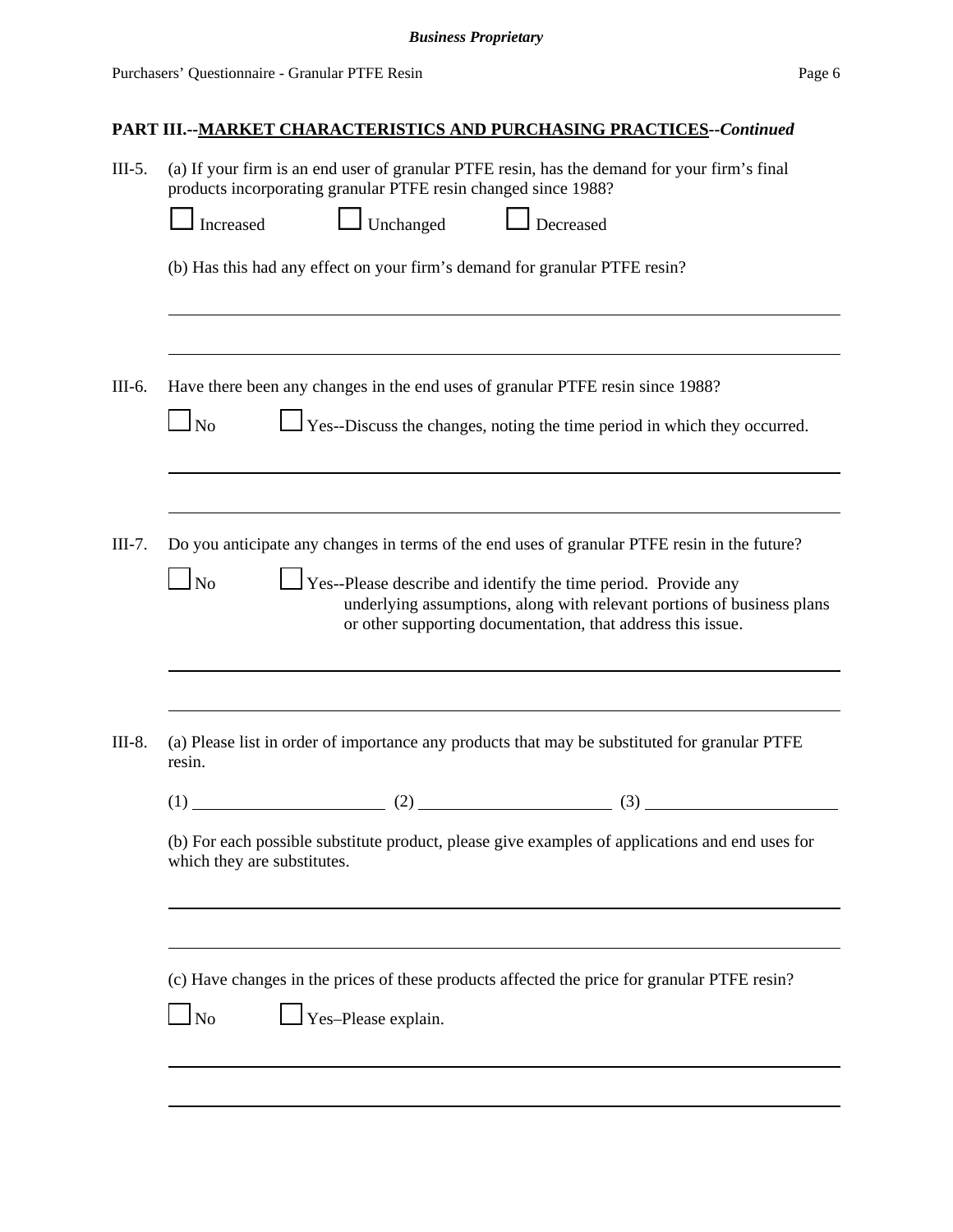| III-9.  | Have there been any changes in the number or types of products that can be substituted for<br>granular PTFE resin since 1988?                                                                                                                                                                                                 |  |  |
|---------|-------------------------------------------------------------------------------------------------------------------------------------------------------------------------------------------------------------------------------------------------------------------------------------------------------------------------------|--|--|
|         | $\Box$ Yes--Please explain.<br>$\Box$ No                                                                                                                                                                                                                                                                                      |  |  |
|         | III-10. Do you anticipate any changes in terms of the substitutability of other products for granular PTFE<br>resin in the future?<br>$\Box$ No<br>Yes--Please describe. Provide any underlying assumptions, along with<br>relevant portions of business plans or other supporting documentation,<br>that address this issue. |  |  |
|         | III-11. How has demand within the United States (and outside the United States, if known) for granular<br>PTFE resin changed since 1988?                                                                                                                                                                                      |  |  |
|         | $\Box$ Unchanged<br>Decreased<br>Increased<br>Other (describe)                                                                                                                                                                                                                                                                |  |  |
|         | What were the principal factors affecting changes in demand?                                                                                                                                                                                                                                                                  |  |  |
| III-12. | Do you anticipate any future changes in granular PTFE resin demand in the United States and, if<br>known, the rest of the world?                                                                                                                                                                                              |  |  |
|         | 1N <sub>0</sub><br>Yes--Please describe and identify the time period. Provide any<br>underlying assumptions, along with relevant portions of business plans<br>or other supporting documentation, that address this issue.                                                                                                    |  |  |
|         |                                                                                                                                                                                                                                                                                                                               |  |  |
|         |                                                                                                                                                                                                                                                                                                                               |  |  |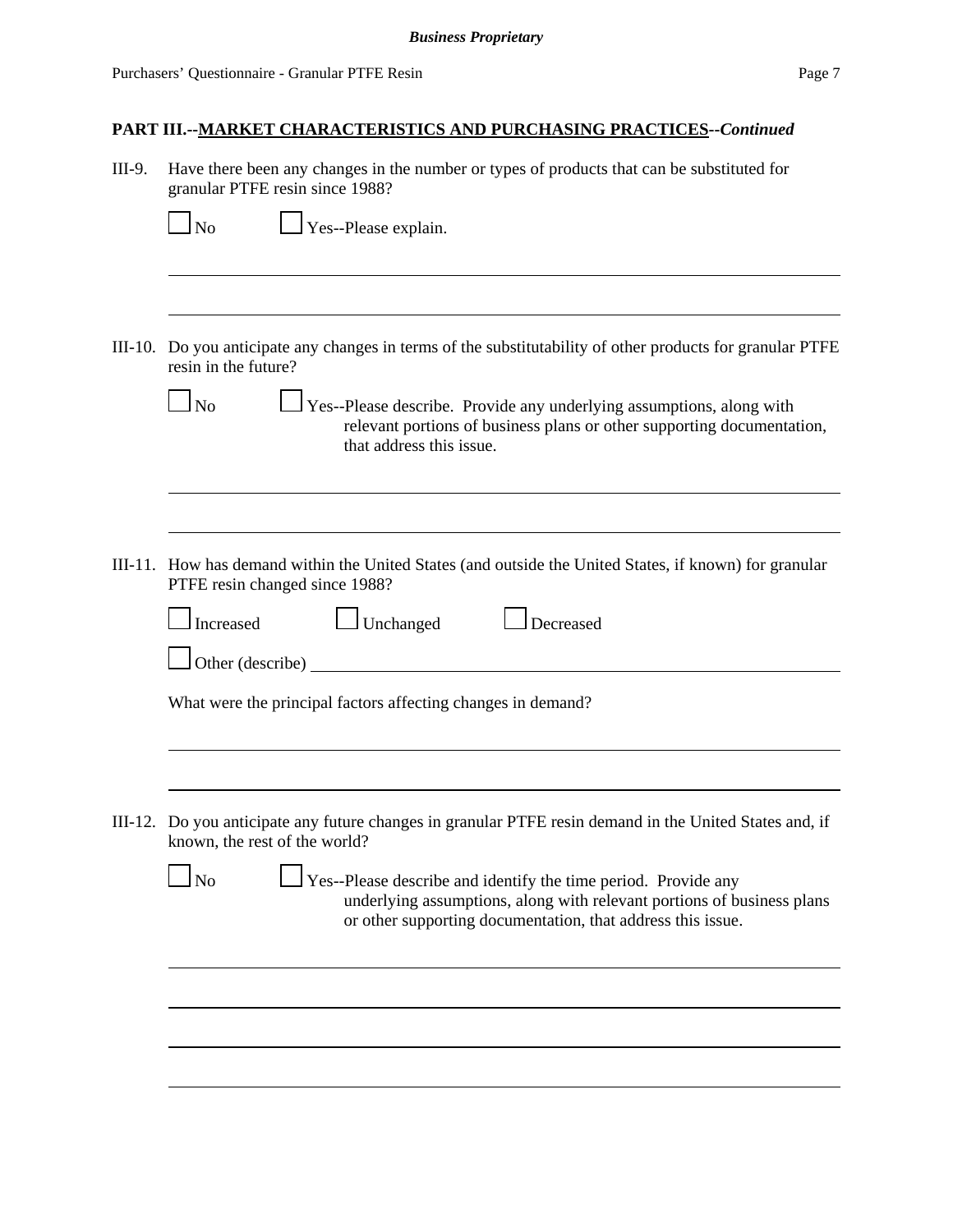- III-13. Please provide as separate attachments to this request any studies, surveys, etc., that you are aware of that quantify and/or otherwise discuss granular PTFE resin demand and/or factors affecting granular PTFE resin demand in the (1) United States, (2) each of the major producing/consuming countries, including those subject to this review, and (3) the world as a whole. Of particular interest is such data on an annual basis from 1988 to the present and forecasts of these demand data.
- III-14. Have any changes occurred in any factors affecting supply (e.g., changes in availability or prices of raw materials, energy or labor; transportation conditions; production capacity and/or methods of production; technology; export markets; or alternative production opportunities) that affected the availability of U.S.-produced granular PTFE resin in the U.S. market since 1988?



 $\Box$  No  $\Box$  Yes--Please note the time period(s) of any such changes, the factors(s) involved, and the impact such changes had on your shipment volumes and prices.

III-15. Is buying a product that is produced in the United States an important factor in your firm's purchases of granular PTFE resin (please check ALL that apply)?

| $\Box$ No                                                                                                                                                 |  |
|-----------------------------------------------------------------------------------------------------------------------------------------------------------|--|
| Yes--Purchases of domestic product are required by law or regulation (for example,<br>government purchases under "Ruy American" provisions) This involves |  |

- government purchases under "Buy American" provisions). This involves \_\_\_\_\_ percent of all purchases of granular PTFE resin.
- Yes--Purchases of domestic product are not required by law or regulation, but are by your customers. This involves percent of all purchases of granular PTFE resin.
- Yes--Purchases of domestic product are required for other reasons (please specify these reasons below). This involves <u>percent of all purchases of granular PTFE resin</u>.
- III-16. (a) Is the granular PTFE resin market subject to business cycles or conditions of competition distinctive to granular PTFE resin?

| ×<br>۰, |
|---------|
|---------|

 $\perp$  Yes--Please explain and provide estimates of the duration of any such cycle.

(b) Has the emergence of new markets for granular PTFE resin since 1988 affected the business cycles or conditions of competition distinctive to granular PTFE resin?

| ×<br>۰, |
|---------|
|---------|

 $\Box$  Yes--Please explain any such changes.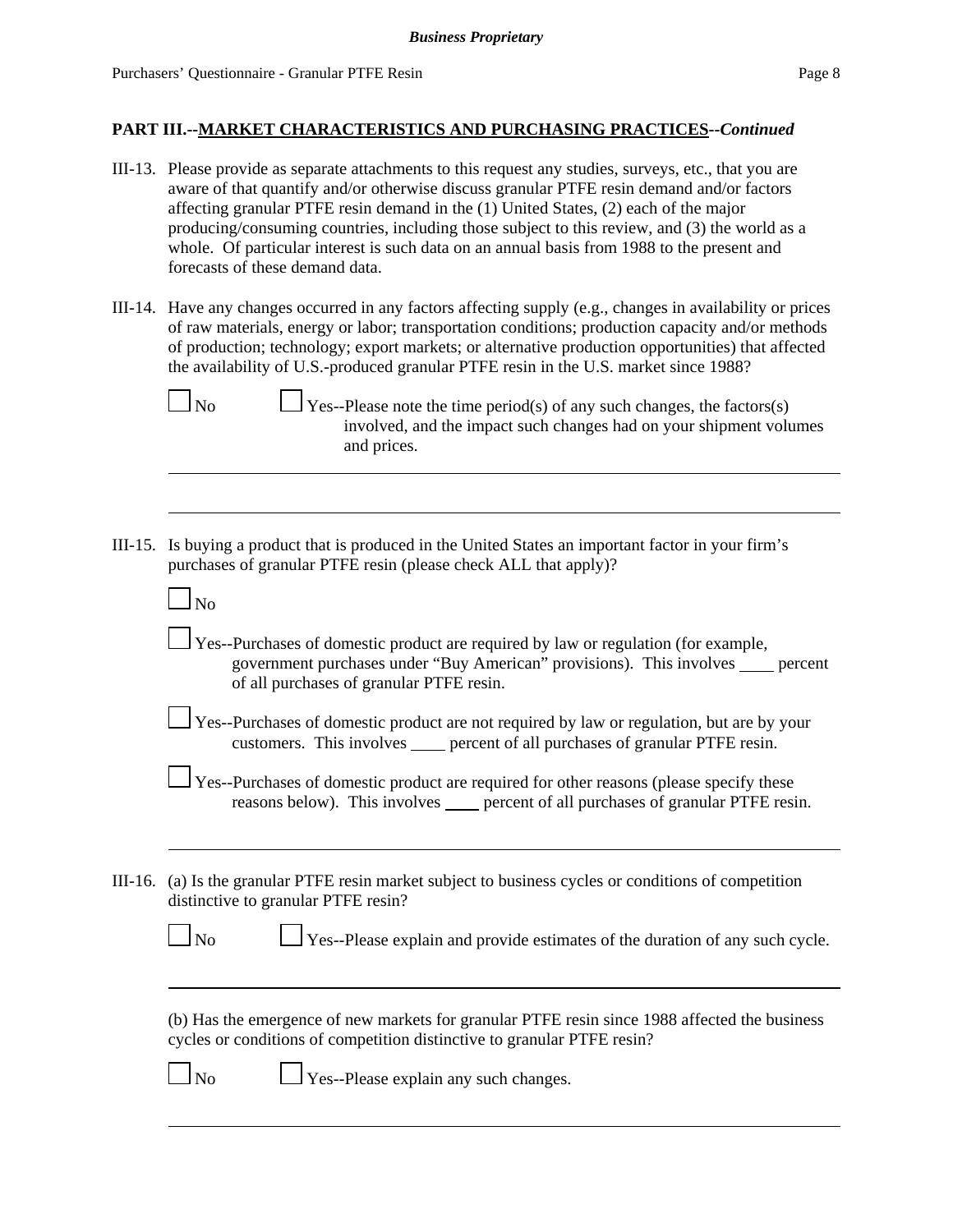| III-17. Who are your major competitors?                                                                                                                                                                          |
|------------------------------------------------------------------------------------------------------------------------------------------------------------------------------------------------------------------|
|                                                                                                                                                                                                                  |
| III-18. Does your firm, and to the extent that you know, do your customers make purchasing decisions<br>involving granular PTFE resin based on the producer of the granular PTFE resin you purchase?             |
| $\Box$ Always $\Box$ Usually $\Box$ Sometimes $\Box$ Never<br>Your firm:                                                                                                                                         |
| $\Box$ Sometimes $\Box$ Never<br>$\Box$ Usually<br>$\Box$ Always<br>Your customers:                                                                                                                              |
| If at least sometimes, please discuss how your firm or your customers determine the producer and<br>why this information is important.                                                                           |
|                                                                                                                                                                                                                  |
|                                                                                                                                                                                                                  |
| Your customers: _                                                                                                                                                                                                |
|                                                                                                                                                                                                                  |
| III-19. Does your firm, and to the extent that you know, do your customers make purchasing decisions<br>involving granular PTFE resin based on the country of origin of the granular PTFE resin you<br>purchase? |
| $\Box$ Sometimes $\Box$ Never<br>$\Box$ Usually<br>$\Box$ Always<br>Your firm:                                                                                                                                   |
| $\Box$ Sometimes $\Box$ Never<br>$\Box$ Usually<br>$\Box$ Always<br>Your customers:                                                                                                                              |
| If at least sometimes, please discuss how your firm or your customers determine the source and<br>why this information is important.                                                                             |
| Your firm:                                                                                                                                                                                                       |
|                                                                                                                                                                                                                  |
| Your customers:                                                                                                                                                                                                  |
|                                                                                                                                                                                                                  |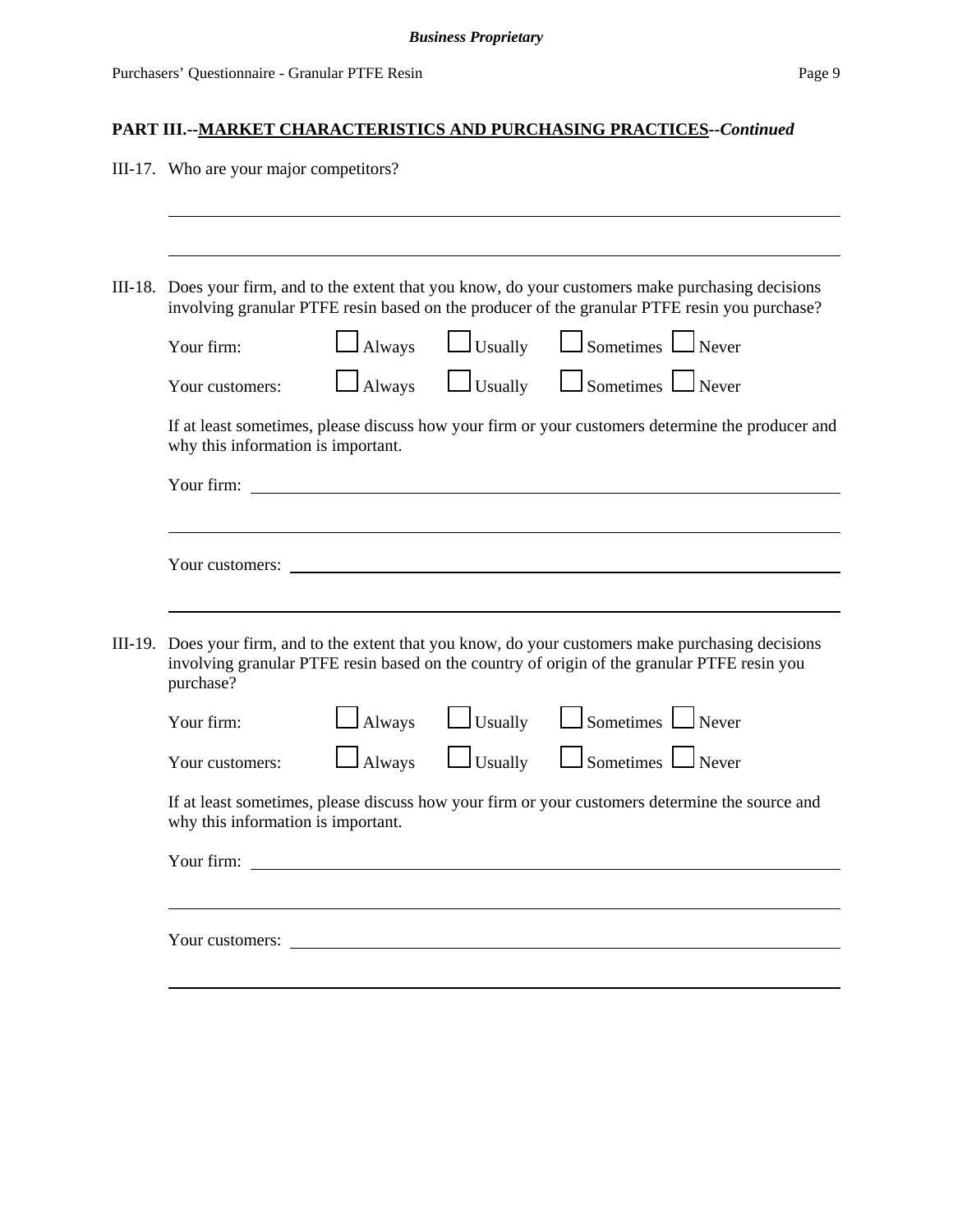| III-20. (a) How frequently do you make purchases?                                                                                                                                                                    |  |  |  |  |  |
|----------------------------------------------------------------------------------------------------------------------------------------------------------------------------------------------------------------------|--|--|--|--|--|
| $\Box$ Weekly $\Box$ Monthly $\Box$ Quarterly $\Box$ Annually<br>Daily                                                                                                                                               |  |  |  |  |  |
| $\Box$ Other (specify)                                                                                                                                                                                               |  |  |  |  |  |
| (b) Do you expect this purchasing pattern to change in the next two years?                                                                                                                                           |  |  |  |  |  |
| $\perp$ Yes--How and why do you expect these changes to occur?<br>$\ln$                                                                                                                                              |  |  |  |  |  |
|                                                                                                                                                                                                                      |  |  |  |  |  |
| III-21. How many suppliers do you generally contact before making a purchase?                                                                                                                                        |  |  |  |  |  |
|                                                                                                                                                                                                                      |  |  |  |  |  |
| III-22. (a) Do purchases of granular PTFE resin usually involve negotiations between supplier and<br>purchaser?                                                                                                      |  |  |  |  |  |
| $\Box$ Yes--Please describe these negotiations. In your response, please comment<br>$\Box$ No<br>on whether purchasers generally quote competing prices as part of the<br>negotiation process.                       |  |  |  |  |  |
|                                                                                                                                                                                                                      |  |  |  |  |  |
| (b) Does your firm tend to vary its purchases from a given supplier within a specified time period<br>based on the price offered for that period?                                                                    |  |  |  |  |  |
| $\Box$ Yes--Specify the time period.<br>N <sub>o</sub>                                                                                                                                                               |  |  |  |  |  |
|                                                                                                                                                                                                                      |  |  |  |  |  |
| III-23. Have you changed suppliers in the last 5 years?                                                                                                                                                              |  |  |  |  |  |
| $\Box$ No<br>$\Box$ Yes--Please list the supplier or suppliers and indicate whether the firm was<br>added or dropped as a supplier. Also give the reasons for the change<br>and how frequently you change suppliers. |  |  |  |  |  |
|                                                                                                                                                                                                                      |  |  |  |  |  |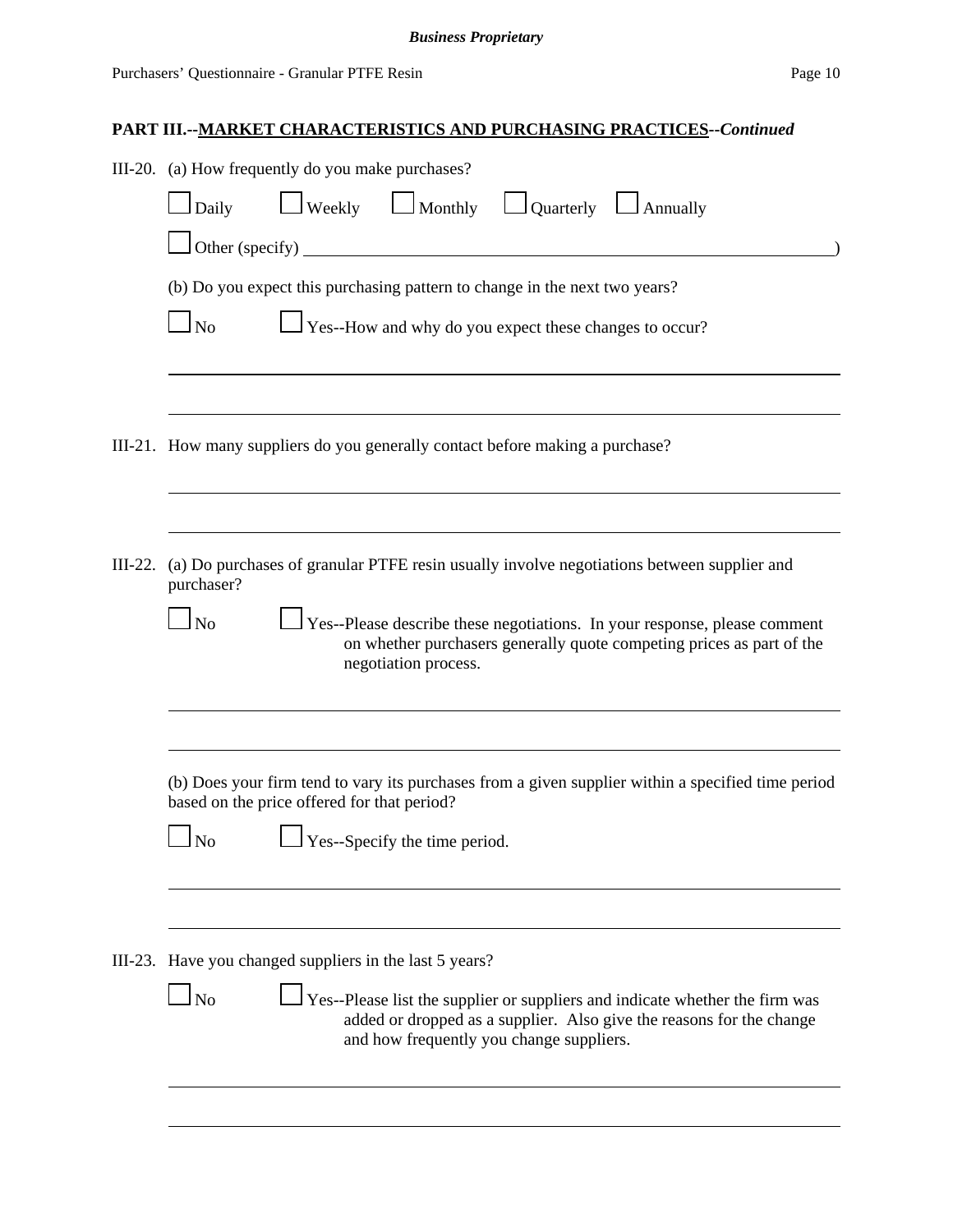|           | III-24. (a) Are you aware of any new suppliers, either foreign or domestic, that have entered the market<br>in the last 3 years?                                                                                           |  |  |
|-----------|----------------------------------------------------------------------------------------------------------------------------------------------------------------------------------------------------------------------------|--|--|
|           | Yes--Please identify the firms and indicate how you become aware of them.<br>$\Box$ No                                                                                                                                     |  |  |
|           | (b) Do you expect new granular PTFE resin suppliers to enter the market in the future?                                                                                                                                     |  |  |
|           | $\Box$ No<br>$\perp$ Yes--Please provide details, noting the specific future time period in your<br>response.                                                                                                              |  |  |
|           | III-25. Do you require your suppliers to become certified or prequalified with respect to the quality,                                                                                                                     |  |  |
|           | chemistry, strength, or other performance characteristic of the granular PTFE resin they sell to<br>your firm?                                                                                                             |  |  |
|           | $\sum$ Yes- percent of purchases in 2004<br>$\Box$ Yes-all purchases<br>$\Box$ No                                                                                                                                          |  |  |
|           | Please provide a general description of the certification or qualification process and the time<br>required.                                                                                                               |  |  |
|           |                                                                                                                                                                                                                            |  |  |
|           | III-26. Briefly describe the factors that you consider when qualifying a new supplier (e.g., quality of<br>product, reliability of supplier, etc.) and estimate the time it takes to certify or qualify a new<br>supplier. |  |  |
|           |                                                                                                                                                                                                                            |  |  |
| $III-27.$ | Since 1988, have any domestic or foreign producers failed in their attempts to certify or qualify<br>their granular PTFE resin with your firm or have any producers lost their approved status?                            |  |  |
|           | Yes--Please identify these firms, the countries where they are located, and<br>N <sub>o</sub><br>the reasons why they failed the certification/qualification process.                                                      |  |  |
|           |                                                                                                                                                                                                                            |  |  |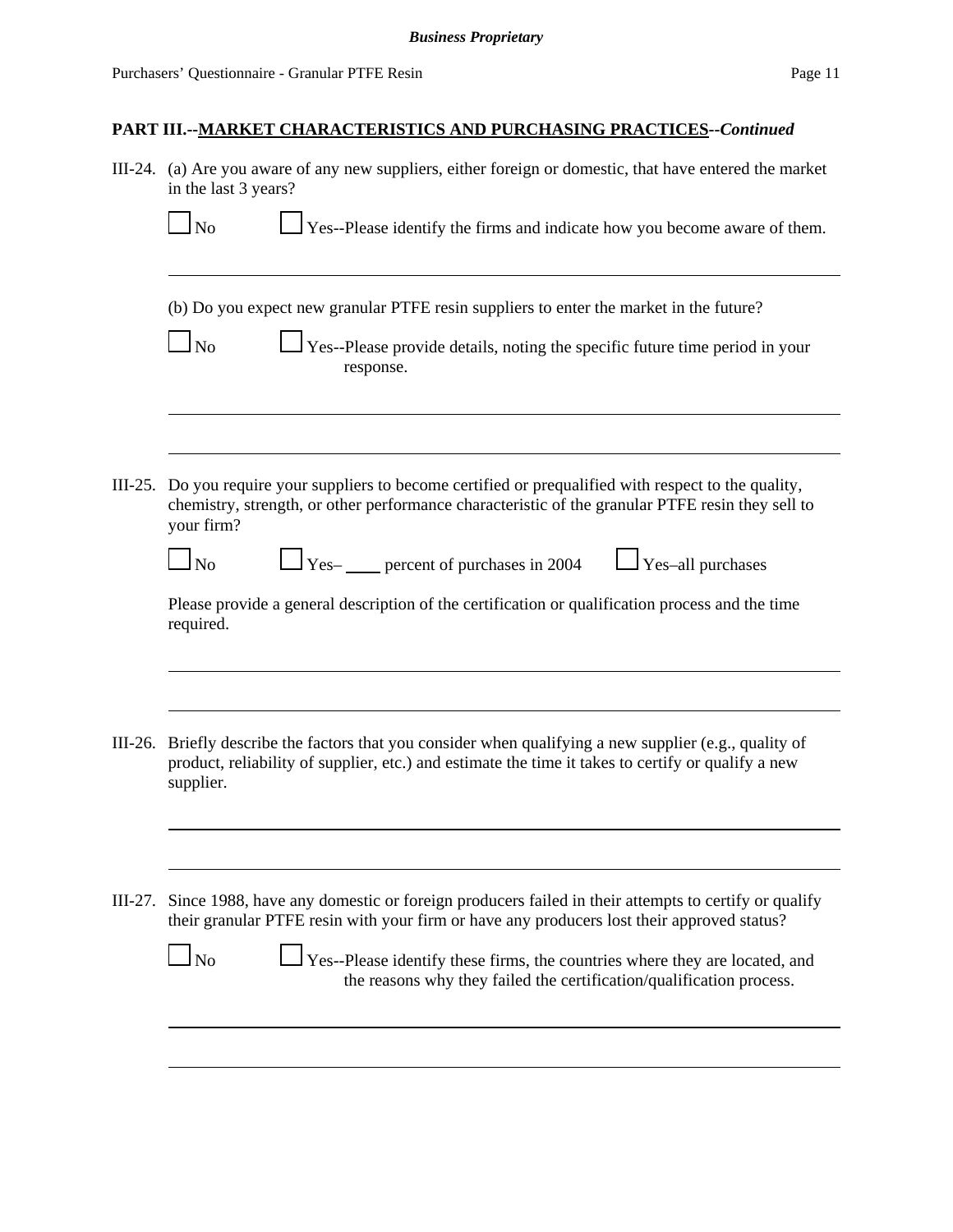III-28. (a) For the factors listed below, please rate each in terms of its importance in your purchase decision for granular PTFE resin.

|                                                      | VERY<br><b>IMPORTANT</b> | <b>SOMEWHAT</b><br>IMPORTANT | NOT<br><b>IMPORTANT</b> |
|------------------------------------------------------|--------------------------|------------------------------|-------------------------|
|                                                      |                          |                              |                         |
|                                                      |                          |                              |                         |
| Delivery time                                        |                          |                              |                         |
| Discounts offered $\dots\dots\dots\dots\dots\dots$   |                          |                              |                         |
| Extension of credit $\dots\dots\dots\dots\dots\dots$ |                          |                              |                         |
| Price                                                |                          |                              |                         |
| Minimum qty requirements 1                           |                          |                              |                         |
| Packaging                                            |                          |                              |                         |
| Product consistency                                  |                          |                              |                         |
| Quality meets industry standards                     |                          |                              |                         |
| Quality exceeds industry standards                   |                          |                              |                         |
| Product range                                        |                          |                              |                         |
| Reliability of supply                                |                          |                              |                         |
| Technical support/service                            |                          |                              |                         |
| U.S. transportation costs $\dots \dots \dots \dots$  |                          |                              |                         |
| Other (specify):                                     |                          |                              |                         |
|                                                      |                          |                              |                         |
|                                                      |                          |                              |                         |
|                                                      |                          |                              |                         |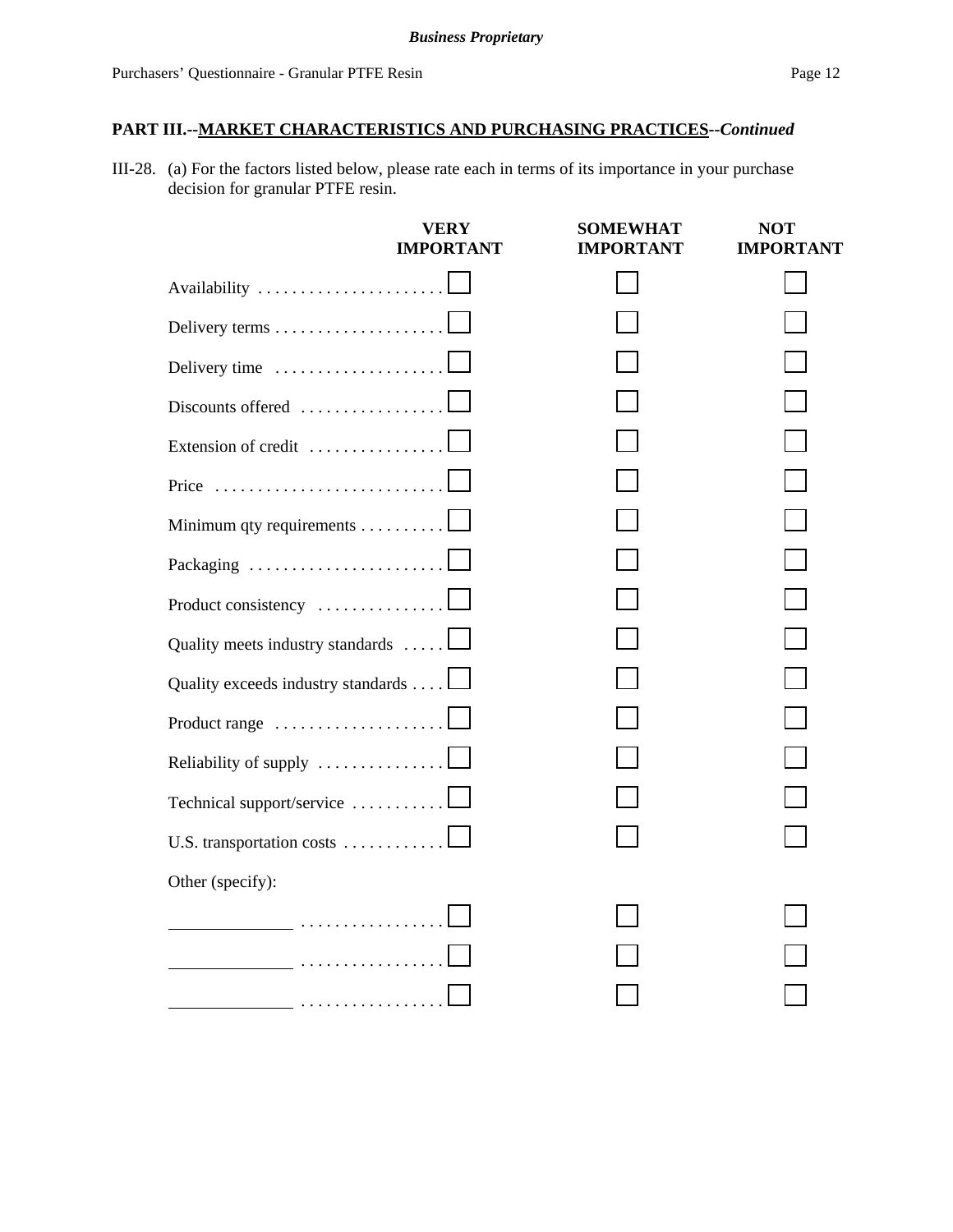| III-28. (b) Please list, in order of their importance, the three major factors generally considered by your<br>firm in deciding from whom to purchase granular PTFE resin for any one order (examples<br>include current availability, extension of credit, prearranged contracts, price, quality exceeding<br>specifications or industry standards, range of supplier's product line, traditional supplier, etc.).                                                                                                                                                                                                                                                                        |  |  |
|--------------------------------------------------------------------------------------------------------------------------------------------------------------------------------------------------------------------------------------------------------------------------------------------------------------------------------------------------------------------------------------------------------------------------------------------------------------------------------------------------------------------------------------------------------------------------------------------------------------------------------------------------------------------------------------------|--|--|
|                                                                                                                                                                                                                                                                                                                                                                                                                                                                                                                                                                                                                                                                                            |  |  |
| 2.                                                                                                                                                                                                                                                                                                                                                                                                                                                                                                                                                                                                                                                                                         |  |  |
| 3.                                                                                                                                                                                                                                                                                                                                                                                                                                                                                                                                                                                                                                                                                         |  |  |
| Other factors or comments:                                                                                                                                                                                                                                                                                                                                                                                                                                                                                                                                                                                                                                                                 |  |  |
| III-29. What characteristics does your firm consider when determining the quality of granular PTFE<br>resin?                                                                                                                                                                                                                                                                                                                                                                                                                                                                                                                                                                               |  |  |
|                                                                                                                                                                                                                                                                                                                                                                                                                                                                                                                                                                                                                                                                                            |  |  |
| III-30. How often does your firm purchase the granular PTFE resin that is offered at the lowest price?                                                                                                                                                                                                                                                                                                                                                                                                                                                                                                                                                                                     |  |  |
| $\Box$ Usually<br>$\Box$ Sometimes<br>$\Box$ Never<br>$\Box$ Always                                                                                                                                                                                                                                                                                                                                                                                                                                                                                                                                                                                                                        |  |  |
| III-31. Please list the names of any firms you considered price leaders in the granular PTFE resin market<br>since 1988. A price leader is defined as (1) one or more firms that initiate a price change, either<br>upward or downward, that is followed by other firms, or (2) one or more firms that have a<br>significant impact on prices. A price leader does not necessarily have to be the lowest priced<br>supplier. For those firms identified as a price leader, please specify the time period in which a<br>price change was communicated, whether the price change was upward or downward, and<br>whether it covered a specific geographic region or a specific product type. |  |  |
| III-32. Please describe how the above firm $(s)$ exhibited price leadership.                                                                                                                                                                                                                                                                                                                                                                                                                                                                                                                                                                                                               |  |  |
|                                                                                                                                                                                                                                                                                                                                                                                                                                                                                                                                                                                                                                                                                            |  |  |
| III-33. How frequently does the price of the granular PTFE resin you are purchasing change?                                                                                                                                                                                                                                                                                                                                                                                                                                                                                                                                                                                                |  |  |
|                                                                                                                                                                                                                                                                                                                                                                                                                                                                                                                                                                                                                                                                                            |  |  |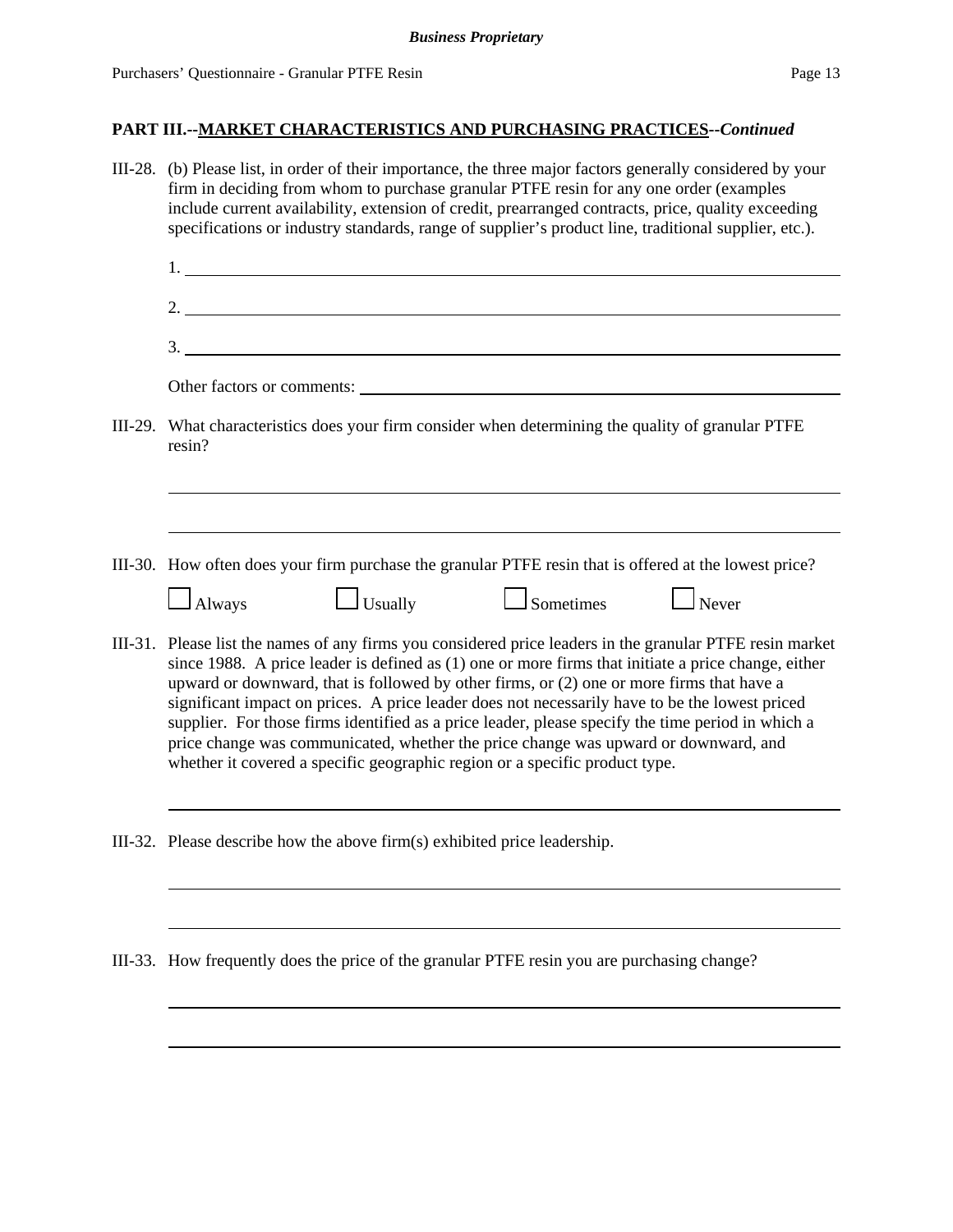III-34. Does your firm purchase granular PTFE resin over the internet?

- No  $\Box$  Yes--Please describe, noting the estimated percentage of your firm's total purchases of granular PTFE resin in 2003 accounted for by internet purchases.
- III-35. (a) As an attachment to this questionnaire, please identify and discuss any improvements/changes in the U.S. granular PTFE resin industry since 1988 and explain fully, to the extent possible, the factor(s), including the order(s) under review, that was/(were) responsible for each improvement/change.

(b) Please also discuss fully, to the extent possible, any improvements/changes that you anticipate in the future in the U.S. granular PTFE resin industry. Identify the specific future time period covered in your response, and discuss the factors that you believe would be responsible for each improvement/change.

III-36. What do you think will be the likely effects of any revocation of the antidumping duty orders for imports of granular PTFE resin from Italy and Japan? As appropriate, please discuss any potential effects of revocation of the antidumping duty orders on (1) the future activities of your firm and (2) the U.S. market as a whole. Please note the future time period to which you are referring. Attach additional pages if necessary.

(1) Activities of your firm:

(2) Entire U.S. market: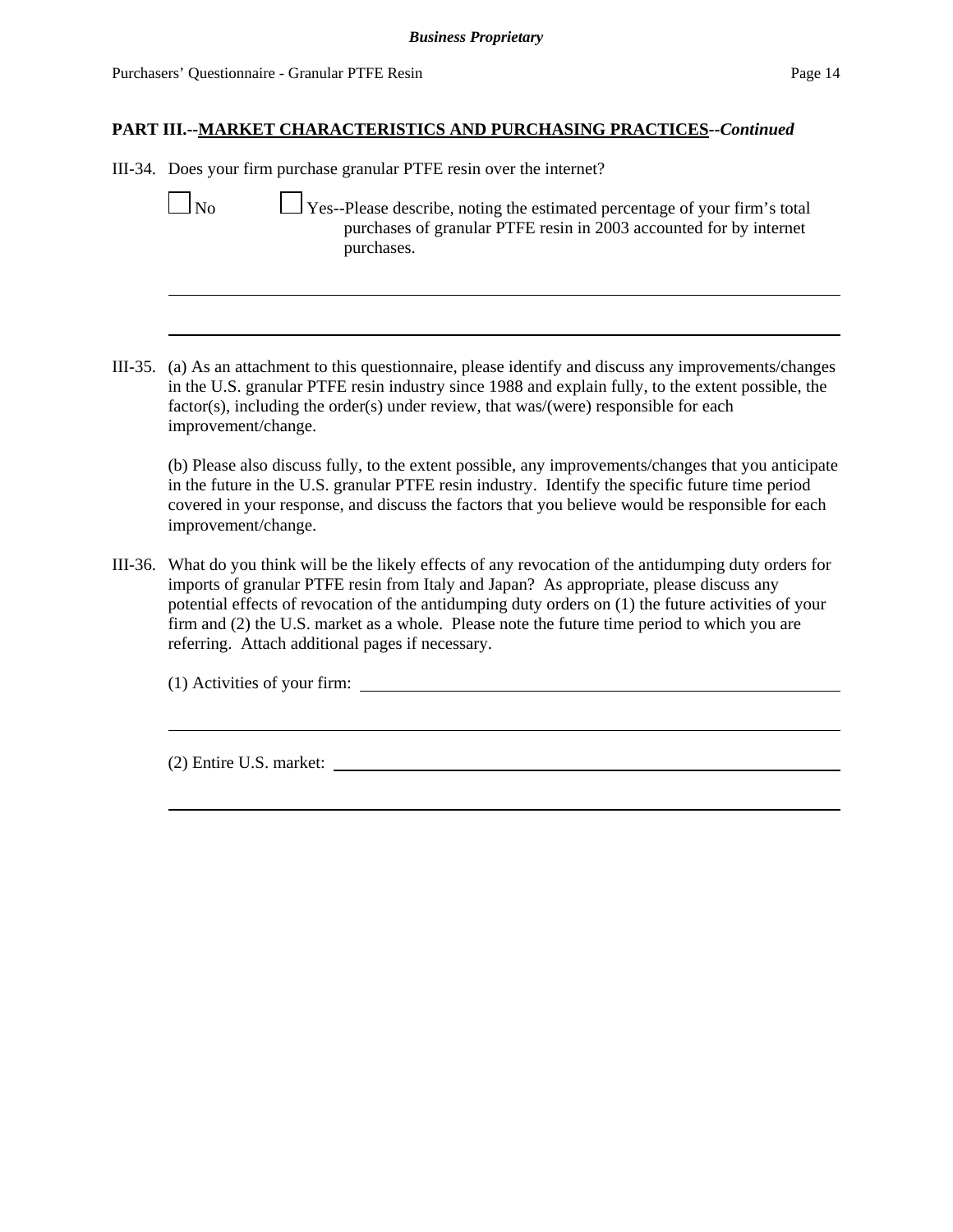### **PART IV.--COMPARISONS BETWEEN IMPORTED AND U.S.-PRODUCED PRODUCT**

IV-1. Please indicate the countries of origin for granular PTFE resin for which your firm has actual marketing/pricing knowledge.



I Italy and Japan

Other countries (Please specify )

IV-2. Is granular PTFE resin produced in the United States and in other countries used interchangeably (i.e., can they physically be used in the same applications)? Please indicate below, using "A" to indicate that the products from a specified country-pair are *always* interchangeable, "F" to indicate that the products are *frequently* interchangeable,"S" to indicate that the products are *sometimes* interchangeable,"N" to indicate that the products are *never* interchangeable, and "0" to indicate *no familiarity* with products from a specified country-pair.<sup>1</sup>

| <b>Country-pair</b>  | <b>United States</b>                                                                                                                                                                        | <b>Italy</b> | Japan | <b>Other countries</b> |
|----------------------|---------------------------------------------------------------------------------------------------------------------------------------------------------------------------------------------|--------------|-------|------------------------|
| <b>United States</b> |                                                                                                                                                                                             |              |       |                        |
| <b>Italy</b>         |                                                                                                                                                                                             |              |       |                        |
| Japan                |                                                                                                                                                                                             |              |       |                        |
|                      | <sup>1</sup> For any country-pair producing granular PTFE resin which is sometimes or never used interchangeably,<br>please explain the factors that limit or preclude interchangeable use: |              |       |                        |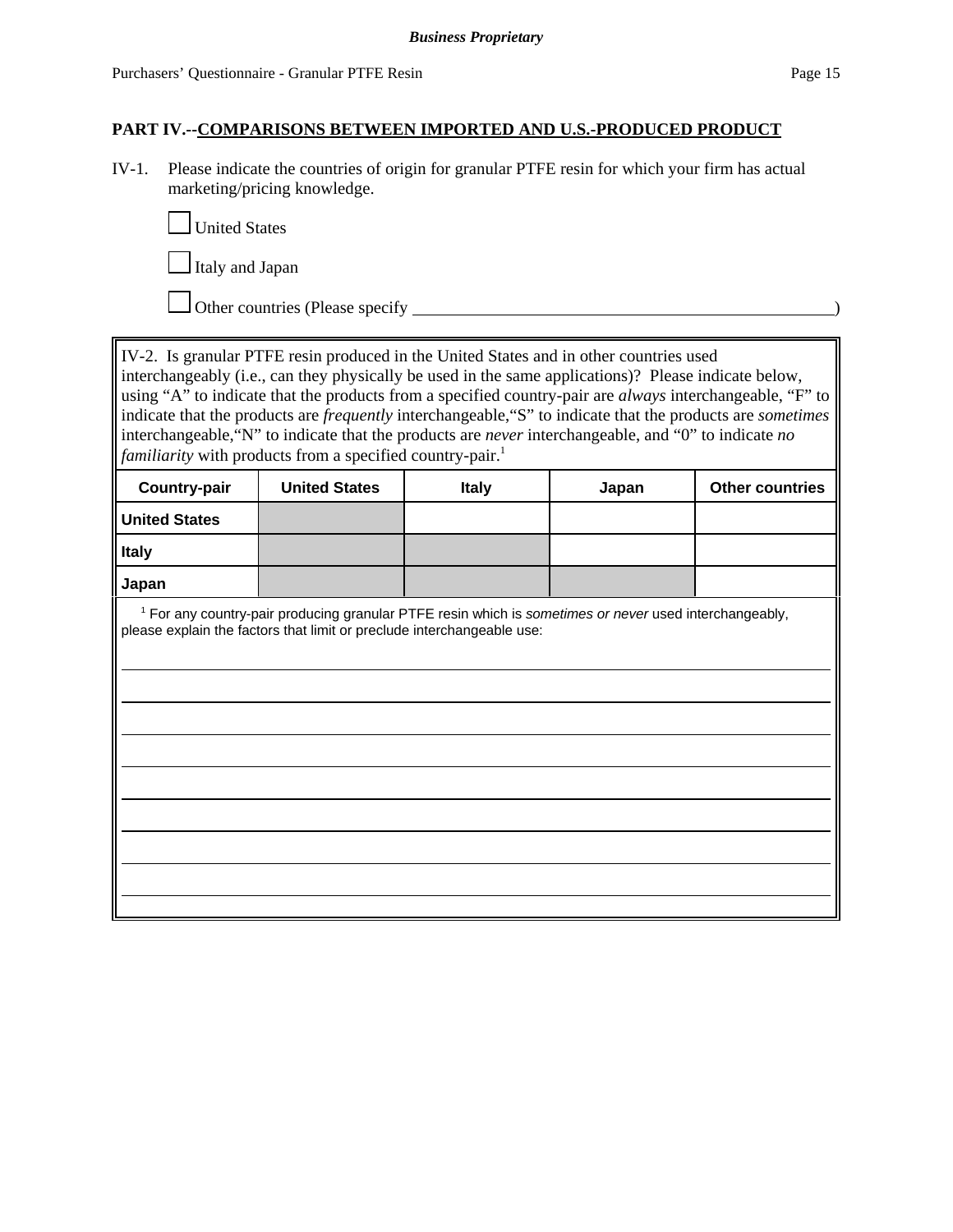$\blacksquare$ 

### **PART IV.--COMPARISONS BETWEEN IMPORTED AND U.S.-PRODUCED PRODUCT--***Continued*

| IV-3. Do you or your customers ever specifically order granular PTFE resin from one country in |
|------------------------------------------------------------------------------------------------|
| particular over other possible sources of supply?                                              |

| $\Box$ No | $\Box$ Yes--Please identify all relevant countries (including the United States and                                                                                                                                                                                      |
|-----------|--------------------------------------------------------------------------------------------------------------------------------------------------------------------------------------------------------------------------------------------------------------------------|
|           | both subject and nonsubject foreign countries) from which you or your<br>customers prefer to order, and indicate why granular PTFE resin from<br>these countries is preferred over product from other countries (please)<br>note the specific product in your response). |
|           |                                                                                                                                                                                                                                                                          |
|           |                                                                                                                                                                                                                                                                          |

IV-4. Are certain grades/types/sizes of granular PTFE resin available from only a single source (domestic or foreign, including both subject and nonsubject countries)?

 $\Box$  No  $\Box$  Yes--Please identify the source and the grade/type/size.

IV-5. If you purchased granular PTFE resin from one source although a comparable product was available from another source at a lower price, please explain your reasons for doing so (please specify by country, including the United States and both subject and nonsubject foreign countries). Possibilities might include transaction characteristics such as length of time to fill orders, minimum order size, reliability of supply, etc.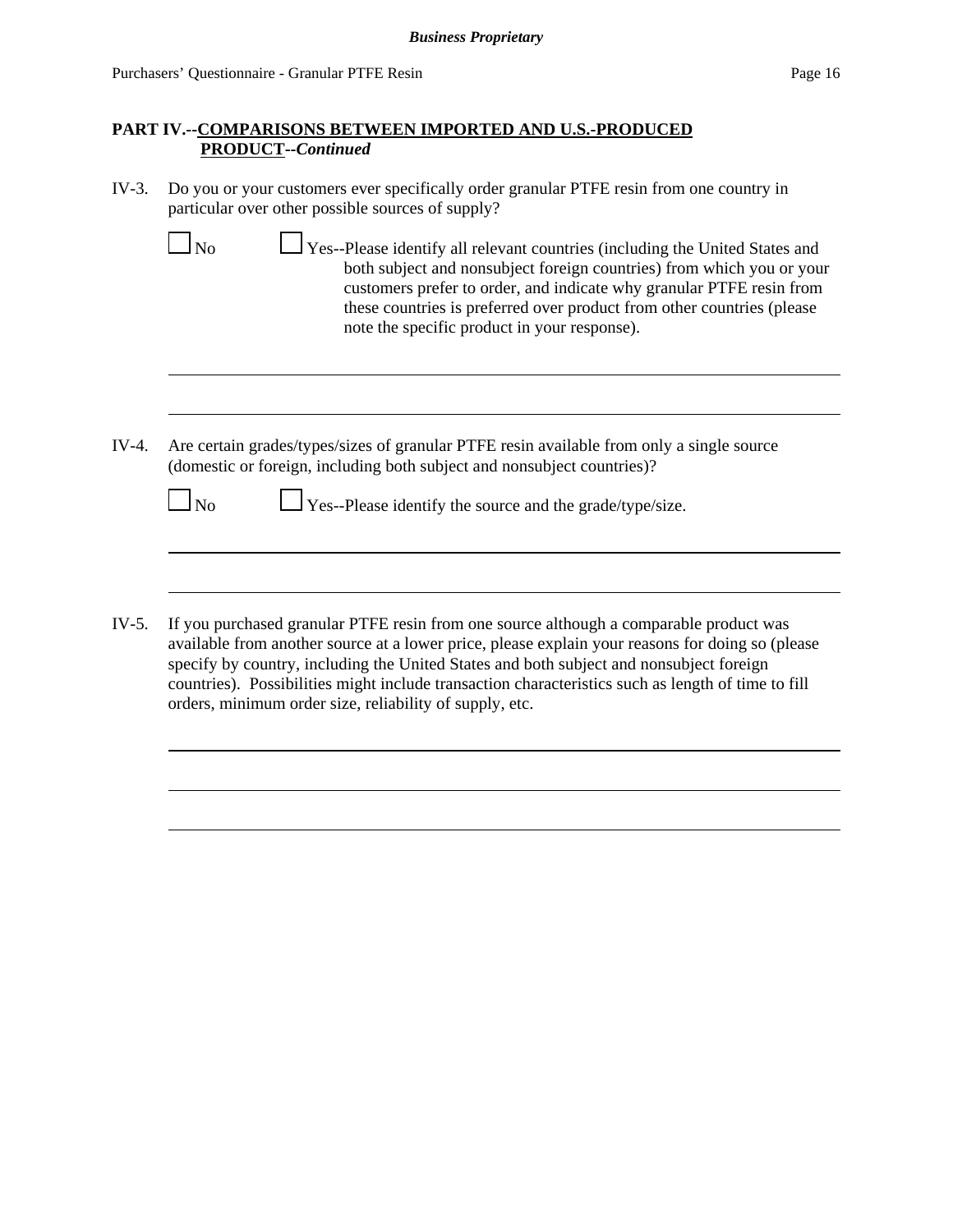### **PART IV.--COMPARISONS BETWEEN IMPORTED AND U.S.-PRODUCED PRODUCT--***Continued*

IV-6. For the factors listed below, please rate how granular PTFE resin produced in each country you identified in your response to the first question in Part IV compares with granular PTFE resin produced in each of the other countries you identified (including the United States and both subject and nonsubject foreign countries). Copy this page as necessary to cover all possible country combinations and please attach any comments you care to make concerning your responses, especially in comparisons where you rate product from one country superior or inferior to product from another.

| compared to                                             |                 |                   |                 |  |
|---------------------------------------------------------|-----------------|-------------------|-----------------|--|
| (specify country)                                       |                 | (specify country) |                 |  |
|                                                         | <b>SUPERIOR</b> | <b>COMPARABLE</b> | <b>INFERIOR</b> |  |
| Availability                                            |                 |                   |                 |  |
| Delivery terms                                          |                 |                   |                 |  |
| Delivery time                                           |                 |                   |                 |  |
| Discounts offered                                       |                 |                   |                 |  |
| Extension of credit                                     |                 |                   |                 |  |
| Lower price $1, \ldots, \ldots, \ldots, \ldots, \ldots$ |                 |                   |                 |  |
| Minimum qty requirements                                |                 |                   |                 |  |
| Packaging                                               |                 |                   |                 |  |
| Product consistency                                     |                 |                   |                 |  |
| Quality meets industry standards                        |                 |                   |                 |  |
| Quality exceeds industry standards                      |                 |                   |                 |  |
| Product range                                           |                 |                   |                 |  |
| Reliability of supply                                   |                 |                   |                 |  |
| Technical support/service                               |                 |                   |                 |  |
| Lower U.S. transportation costs                         |                 |                   |                 |  |
| Other (specify):                                        |                 |                   |                 |  |
| .                                                       |                 |                   |                 |  |
| <u>.</u>                                                |                 |                   |                 |  |

<sup>&</sup>lt;sup>1</sup> A lower price is considered "Superior" and a higher price is "Inferior."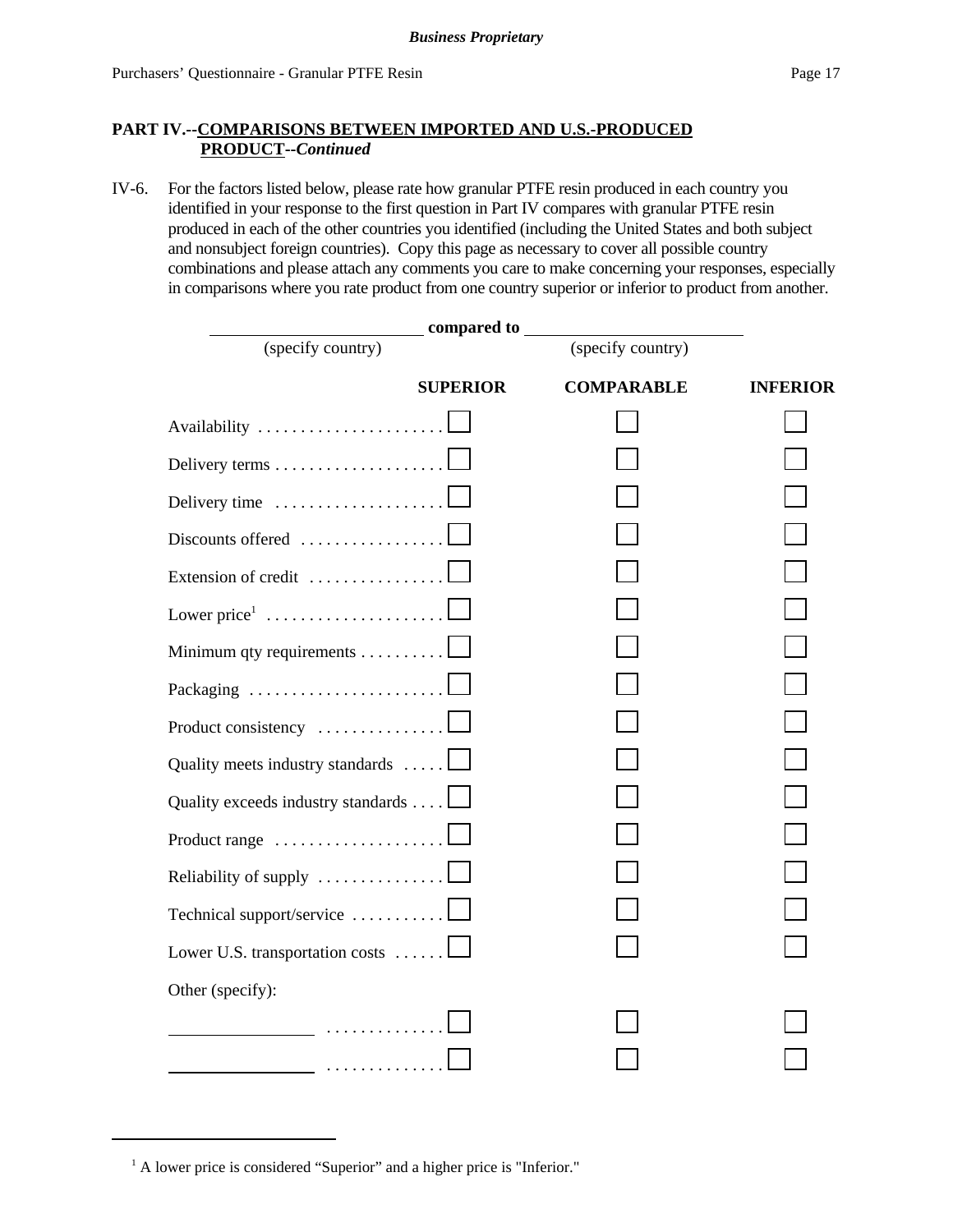### **PART IV.--COMPARISONS BETWEEN IMPORTED AND U.S.-PRODUCED PRODUCT--***Continued*

| IV-7.                                                                                                                                                                                                               | (a) How often does domestically produced granular PTFE resin meet minimum quality<br>specifications for your uses or your customers' uses?                                                                                                                                                                                                                                                                                                             |                |                                        |                  |                        |                        |
|---------------------------------------------------------------------------------------------------------------------------------------------------------------------------------------------------------------------|--------------------------------------------------------------------------------------------------------------------------------------------------------------------------------------------------------------------------------------------------------------------------------------------------------------------------------------------------------------------------------------------------------------------------------------------------------|----------------|----------------------------------------|------------------|------------------------|------------------------|
|                                                                                                                                                                                                                     | $\Box$ Always                                                                                                                                                                                                                                                                                                                                                                                                                                          | $\Box$ Usually |                                        | $\Box$ Sometimes | $\Box$ Rarely or never |                        |
| (b) How often does imported subject granular PTFE resin meet minimum quality specifications<br>for your uses or your customers' uses?<br>$\Box$ Usually $\Box$ Sometimes<br>$\Box$ Always<br>$\Box$ Rarely or never |                                                                                                                                                                                                                                                                                                                                                                                                                                                        |                |                                        |                  |                        |                        |
|                                                                                                                                                                                                                     | (c) How often does imported nonsubject granular PTFE resin meet minimum quality<br>specifications for your uses or your customers' uses?                                                                                                                                                                                                                                                                                                               |                |                                        |                  |                        |                        |
|                                                                                                                                                                                                                     | Country $\Box$ Always                                                                                                                                                                                                                                                                                                                                                                                                                                  |                |                                        | $\Box$ Usually   | $\Box$ Sometimes       | $\Box$ Rarely or never |
|                                                                                                                                                                                                                     | Country $\Box$ Always $\Box$ Usually                                                                                                                                                                                                                                                                                                                                                                                                                   |                |                                        |                  | $\Box$ Sometimes       | $\Box$ Rarely or never |
|                                                                                                                                                                                                                     | Country $\Box$ Always $\Box$ Usually                                                                                                                                                                                                                                                                                                                                                                                                                   |                |                                        |                  | $\Box$ Sometimes       | $\Box$ Rarely or never |
| IV-8.                                                                                                                                                                                                               | (a) Since 1988, has there been a change in the price of granular PTFE resin? If so, has the price<br>of U.S.-produced granular PTFE resin changed more or less than the price of imported granular<br>PTFE resin from Italy and Japan? Please specify the time period in which a price change was<br>communicated, whether the price change was upward or downward, and whether it covered a<br>specific geographic region or a specific product type. |                |                                        |                  |                        |                        |
| No change in price                                                                                                                                                                                                  |                                                                                                                                                                                                                                                                                                                                                                                                                                                        |                |                                        |                  |                        |                        |
|                                                                                                                                                                                                                     |                                                                                                                                                                                                                                                                                                                                                                                                                                                        |                | Prices have changed by the same amount |                  |                        |                        |
| Price of U.S.-produced granular PTFE resin has changed relative to the price of granular<br>PTFE resin from Italy an/ord Japan                                                                                      |                                                                                                                                                                                                                                                                                                                                                                                                                                                        |                |                                        |                  |                        |                        |
|                                                                                                                                                                                                                     | (b) If the price of U.S.-produced granular PTFE resin has changed relative to the price of granular<br>PTFE resin from <b>Italy</b> , the price of U.S.-produced granular PTFE resin is now relatively                                                                                                                                                                                                                                                 |                |                                        |                  |                        |                        |
| Higher<br>Lower                                                                                                                                                                                                     |                                                                                                                                                                                                                                                                                                                                                                                                                                                        |                |                                        |                  |                        |                        |
| (c) If the price of U.S.-produced granular PTFE resin has changed relative to the price of granular<br>PTFE resin from <b>Japan</b> , the price of U.S.-produced granular PTFE resin is now relatively              |                                                                                                                                                                                                                                                                                                                                                                                                                                                        |                |                                        |                  |                        |                        |
|                                                                                                                                                                                                                     | Higher                                                                                                                                                                                                                                                                                                                                                                                                                                                 | Lower          |                                        |                  |                        |                        |